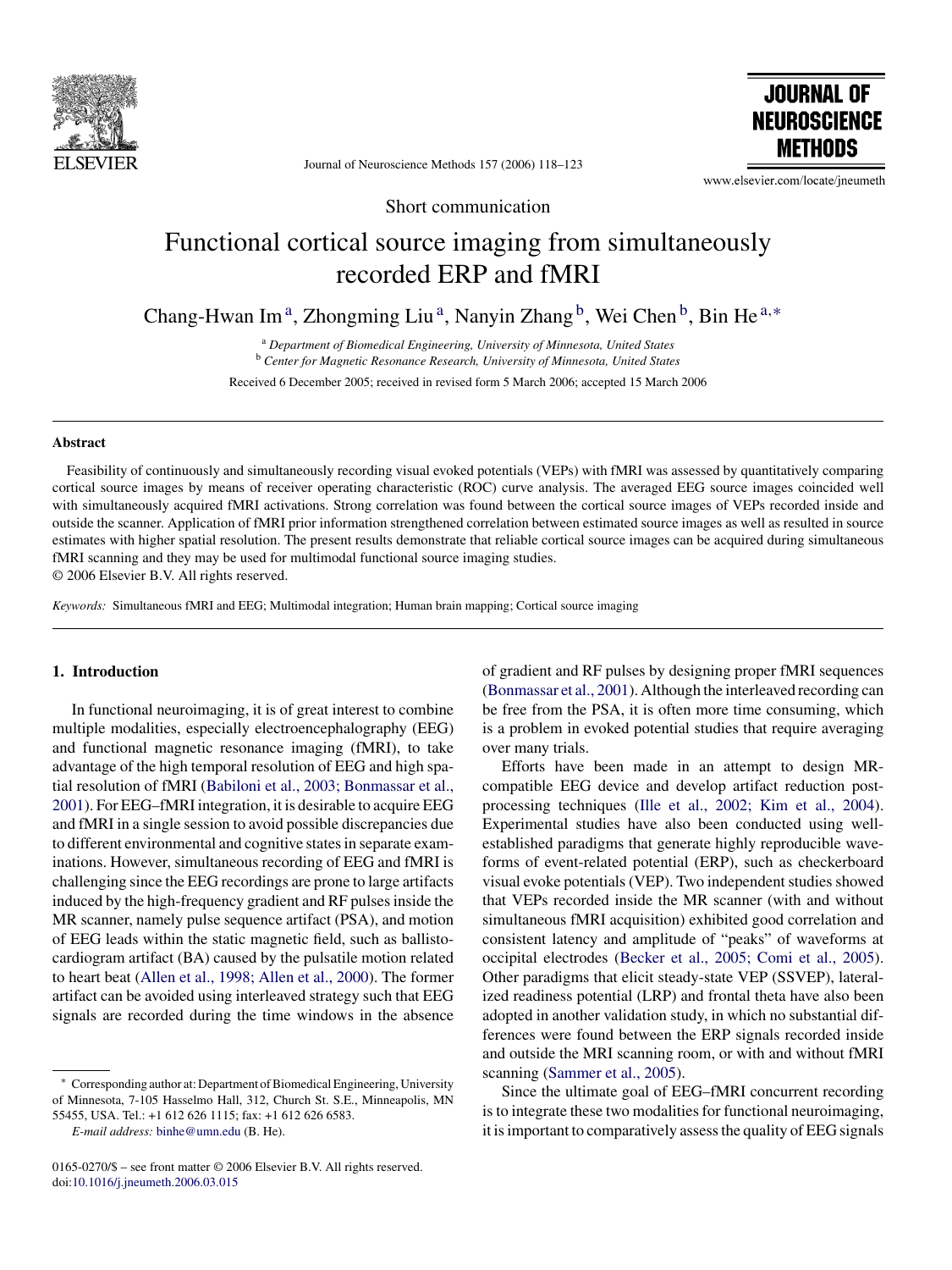<span id="page-1-0"></span>

Fig. 1. Experimental design. One block composed of 2 Hz pattern reversal checkerboard stimuli (patterns 1 and 2) repeated for 40 s. Resting periods (baseline) were inserted before and after two 60 s stimulation periods lasting for 40 s, during which no visual stimuli were presented.

simultaneously recorded with fMRI in the context of EEG (or EEG–fMRI integrated) source imaging. In the present study, we explored EEG–fMRI simultaneous recording during checkerboard VEP experiments at 3T MRI scanner in human subjects. We compared the VEP waveforms acquired inside and outside MRI scanner, as well as their resulting cortical source images. The correspondence of EEG-based cortical source images and fMRI activations were also examined by means of receiver operating characteristic (ROC) curve, which shows the relationship between true and false-positive detection rates as the activation threshold of the obtained images is varied ([Darvas et al., 2004;](#page-4-0) [Hansen et al., 2001\).](#page-4-0)

### **2. Materials and methods**

#### *2.1. Data acquisition*

Two right-handed male human subjects (initials JS and VG; age 20 and 19 years) participated in a checkerboard visualstimuli experiment with written consent. A full rectangular checkerboard pattern  $(6 \times 6)$  black and white contrast, average luminance:  $20 \text{ cd/m}^2$ , flickering at  $2 \text{ Hz}$ ) was delivered to the subjects through a LCD monitor outside the MRI scanning room, or back mirrored through a DLP projector inside the scanner. The horizontal and vertical visual angles of the checkerboard pattern were 40◦ and 30◦, respectively. The subjects were instructed to fixate at a cross-mark at the center of the screen during the experiment. Three sets of EEG data were acquired (outside the MRI scanner, inside the scanner without fMRI scanning, and inside the scanner during fMRI scanning), using a 32-channel MR compatible EEG system (BrainAmp MR 32 Plus, BrainProducts, Germany). For subject VG, EEG data recorded inside the scanner without fMRI were not available. Both structure MRI (sMRI) and fMRI data were collected using a 3T MRI system (Siemens Trio, Siemens,

Germany). The whole-head T1-weightd MR images (matrix size  $256 \times 256$ , 1 mm slice thickness) were acquired using Turboflash sequence (TR/TE =  $20 \,\text{ms}/5 \,\text{ms}$ ). The  $T_2^*$ -weighted fMRI data were acquired from 10 axial slices (matrix size  $64 \times 64$ , 5 mm thickness) covering visual cortex using echo planar imaging (EPI) sequence (TR/TE = 1000 ms/35 ms). We inserted resting periods before and after two 60 s stimulation periods lasting for 40 s, during which no visual stimuli were presented, to allow for a sufficient modulation of the BOLD response. Fig. 1 shows the detailed experimental design for the simultaneous EEG and fMRI acquisition. The period cross-correlation method (with the cross-correlation coefficient  $\geq$ 0.5) was applied to obtain the fMRI activation map ([Bandettini et al., 1992\).](#page-4-0)

# *2.2. EEG signal processing*

For the EEG signals continuously and simultaneously recorded with fMRI, post-processing was performed to reduce the artifacts induced by gradient and RF pulses, as well as cardiac motion. The post-processing was conducted with BrainVision Analyzer software (BrainProducts, Germany). Specifically, 25 segments of EEG signals<sup>1</sup> collected during the first  $25$  EPI volumetric acquisitions were averaged, yielding a model of PSA waveform, which was subsequently subtracted from all the recorded data during fMRI acquisition [\(Allen et al., 1998\).](#page-4-0) The high-frequency components resulting from the above subtraction process were removed by a low-pass filter with cut-off frequency at 40 Hz. After the PSA removal process, the high frequency sampling rate (5 kHz) of the continuous signals was downsampled to 200 Hz for efficient signal processing. To correct the BA, positions of the peaks of R-wave were detected from the ECG recording [\(Allen et al., 2000\).](#page-4-0) On each EEG channel,

<sup>&</sup>lt;sup>1</sup> The length of each of the segments is the same as TR  $(1000 \text{ ms})$ .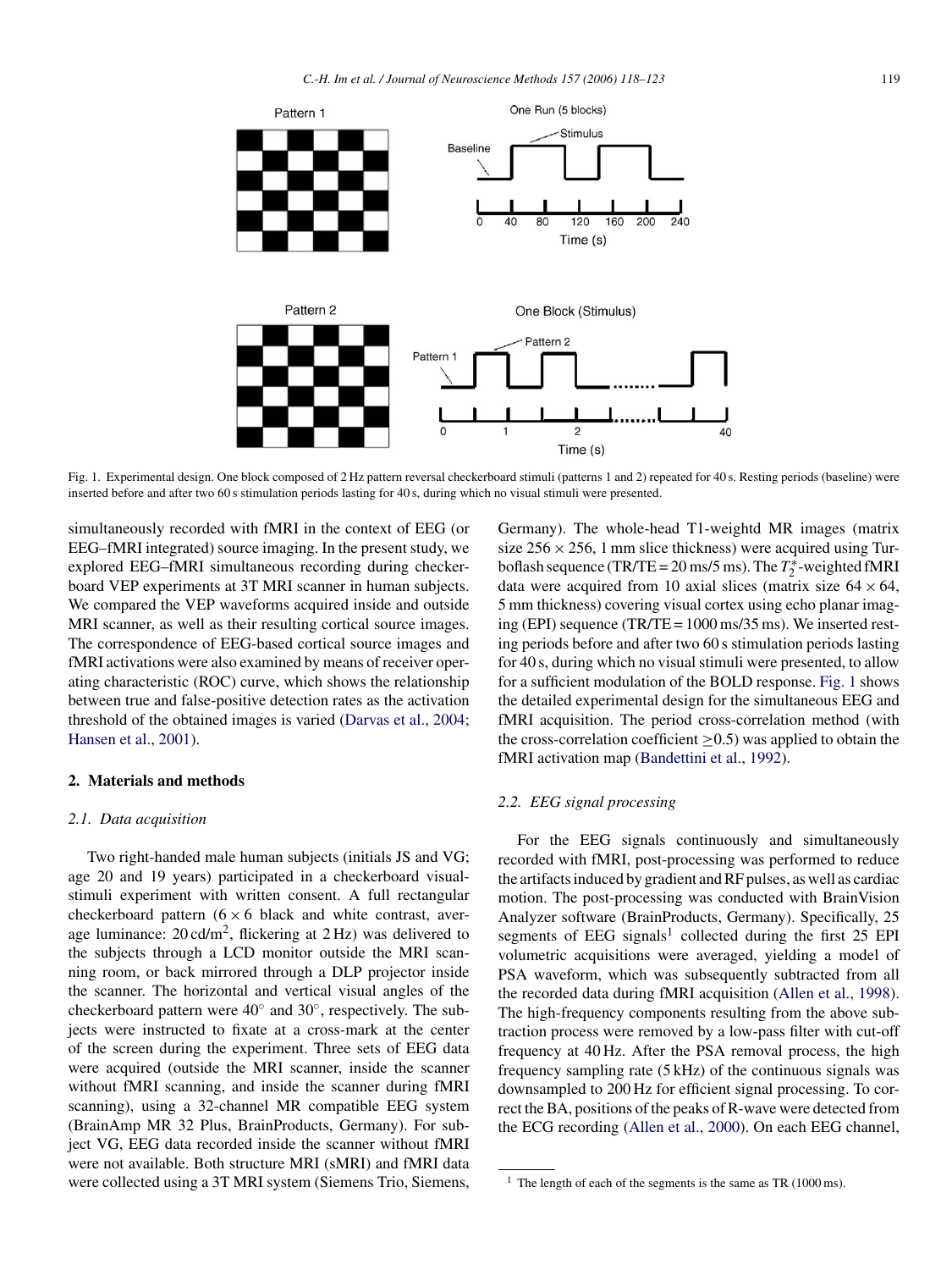a template of the BA was built by averaging 20 epochs synchronous to the peaks of ECG R-waves [\(Allen et al., 1998; Allen](#page-4-0) [et al., 2000\).](#page-4-0) The template was then subtracted from each EEG channel considering approximately 210 ms signal delay from ECG channel to EEG channels. The continuous EEG signals were segmented with reference to the visual stimuli. Then, time segments including electrooculogram artifact (EOA) were manually rejected based upon simultaneously acquired EOG channel signal. Over 150 segments were averaged to obtain the final VEP waveforms. For the EEG signals acquired outside the scanner, only downsampling, filtering, the EOA rejection, and averaging were applied.

# *2.3. Cortical source imaging*

The realistic-geometry (RG) three-shell head model (scalp, skull, brain) and the folded cortical surface were reconstructed from the individual subject's sMRI. A linear estimation approach [\(Liu et al., 2002\)](#page-5-0) was used to estimate cortical current source distribution from the recorded VEP data. The source space was anatomically constrained to be on the cortical surface. The source strengths were estimated by multiplying the following linear inverse operator *W* with the instantaneous VEP measurements:

$$
W = RA^{T} (A RA^{T} + \lambda^{2} C)^{-1},
$$

where *A* is the lead field matrix which relates possible source locations to the recorded scalp potentials, *R* is a source covariance matrix, and *C* is a noise covariance matrix. *A* is derived from the subject-specific head model using the boundary element method (BEM) (Hämäläinen and Sarvas, 1989; He et al., [1987\).](#page-4-0) The regularization parameter  $\lambda^2$  was determined using the L-curve method [\(Hansen, 1992\).](#page-4-0) Without considering fMRI priors,  $\vec{R}$  is an identity matrix; when imposing fMRI constraints, the diagonal terms of  *were set to 1 for source locations within* fMRI activations, otherwise 0.1 ([Liu et al., 2002\).](#page-5-0)

## **3. Results and discussion**

# *3.1. Comparison of waveforms*

We first compared VEP waveforms recorded under different conditions: VEP recorded outside MRI scanner, VEP recorded inside the scanner without fMRI scanning, and VEP recorded inside the scanner during fMRI scanning. The VEP waveforms at occipital electrodes (O1, O2) for the two subjects are shown in Fig. 2a and b and Fig. 2d and e, respectively. The waveforms recorded under all three conditions were consistent with the typical VEP waveforms elicited by the checkerboard simulation. Also, their overall morphologies coincided well with each other, while slightly different latency and amplitude of P1 peak were observed (for JS, latency difference <8 ms, amplitude difference  $\lt 6 \mu V$ ; for VG, latency difference  $\lt 2$  ms, amplitude difference  $\langle 5 \mu V \rangle$ . Fig. 2c and f show the fMRI activation map ( $CC \ge 0.5$ ) projected onto the reconstructed cortical surface. For both these two subjects, the fMRI mapping



Fig. 2. VEP waveforms and fMRI maps. Subject JS: (a and b) VEP waveforms at occipital electrodes (a: O1; b: O2). (c) fMRI map projected on the subject's cortical surface. Subject VG: (d and e) VEP waveforms at occipital electrodes (d: O1; e: O2). (f) fMRI map projected on the subject's cortical surface. Out: VEP recorded outside MRI scanner; noscan: VEP recorded inside MRI scanner without scanning; scan: VEP recorded inside scanner during fMRI scanning.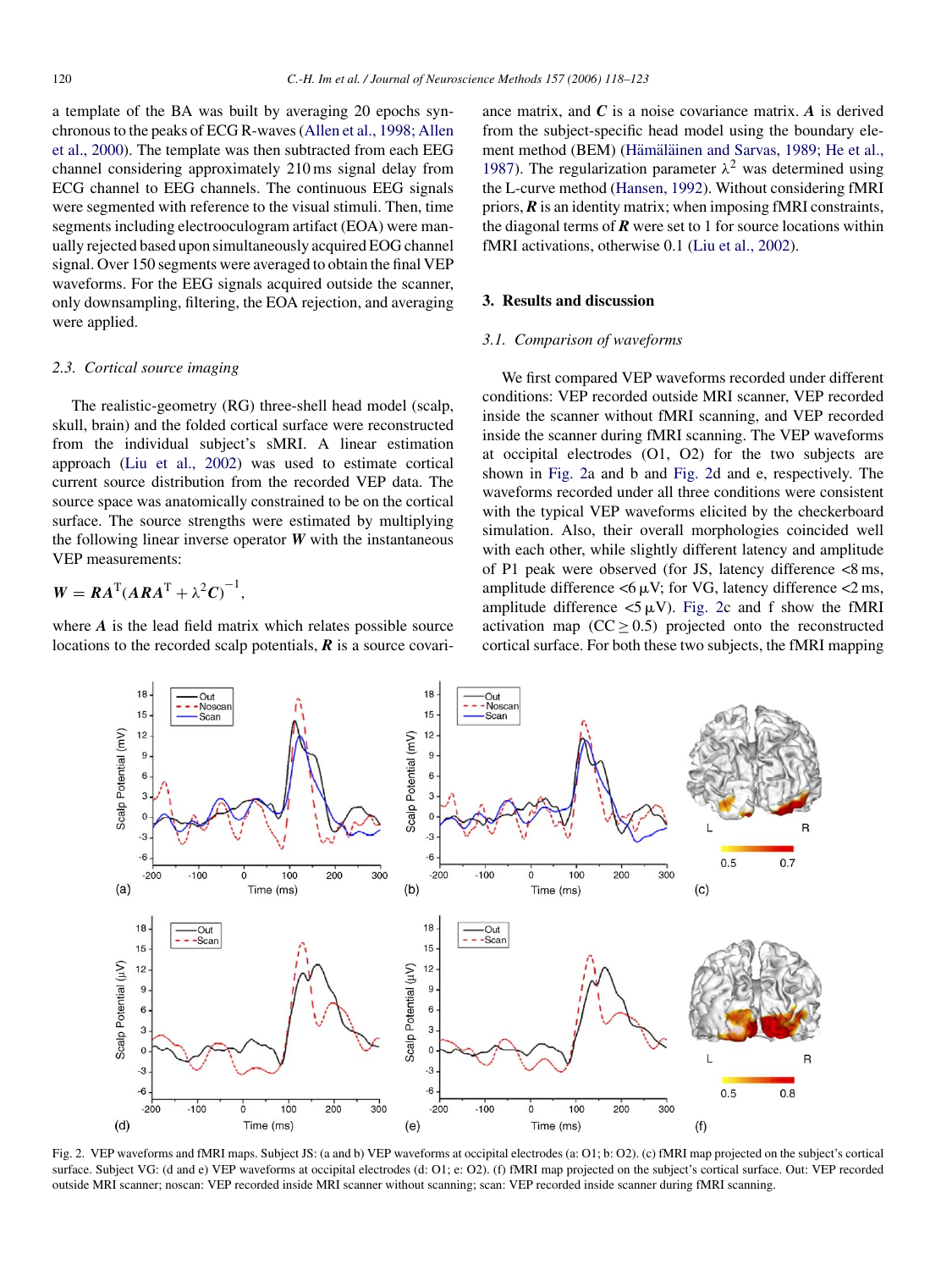

Fig. 3. Estimated cortical source images from subject JS's VEP: (a) recorded outside MRI scanner; (b) recorded inside MRI scanner without fMRI scanning; (c) recorded inside MRI scanner during fMRI scanning. The contour scales are normalized with respect to the maximum value.

shows BOLD activation at primary visual cortex, as expected, suggesting that the application of electrode cap didn't introduce significant distortions to both sMRI and fMRI.

#### *3.2. Comparison of cortical source images*

For the source estimation, relatively smaller numbers of source locations (6927 for JS; 6911 for VG) were downsampled from the fully tessellated cortical surface (694,188 triangles for JS; 623,228 triangles for VG), which was extracted using BrainSuite software package ([Shattuck and Leahy, 2002\).](#page-5-0) The original surface was used only for visualization purpose. We then reconstructed cortical source distributions using linear inverse estimation with and without fMRI prior constraint. The cortical source powers (square of source intensities) estimated at every time slice within [100 ms, 200 ms] were averaged, shown in Figs. 3 and 4. The averaged cortical source images were compared with fMRI activation maps to assess the correspondence between neural electrophysiological energy inversely estimated from EEG measurements and the metabolic energy consumption and hemodynamic response as indicated by BOLD-fMRI mapping ([Vitacco et al., 2002\).](#page-5-0) It can be clearly seen that the estimated cortical source images are similar to each other and they are corresponding well to the simultaneously



Fig. 4. Estimated cortical source images from subject VG's VEP: (a) recorded outside MRI scanner; (b) recorded inside MRI scanner during fMRI scanning. The contour scales are normalized with respect to the maximum value.

acquired fMRI map. Moreover, the extended sources became more focalized and most spurious sources were diminished by applying the fMRI constraint, as found in a previous study on the fMRI-constrained EEG source imaging ([Bonmassar et al.,](#page-4-0) [2001\).](#page-4-0)

We then evaluated receiver operating characteristic (ROC) curves ([Darvas et al., 2004; Hansen et al., 2001\)](#page-4-0) between the estimated cortical source images and fMRI activation maps. The ROC curves present the relationship between false positive fraction (FPF = EEG activation outside fMRI activation/total area outside fMRI activation) and true positive fraction (TPF = common EEG and fMRI activation area/fMRI activation area). Therefore, larger area below an ROC curve means that the EEG cortical image coincides better with the fMRI activation (0  $\leq$  area below an ROC curve  $\leq$  1).

[Fig. 5a](#page-4-0) and b show the ROC curves and areas below the curves. Clearly, the cortical source images estimated from different sets of VEP data end up with closely-correlated ROC curves, which suggests again the difference of VEP waveforms recorded with or without fMRI do not significantly affect the EEG source imaging results. In addition, the strong correspondence between fMRI activation and cortical source images obtained from EEG alone were also observed in the ROC analysis, with the area under the ROC curves being around 0.8 for JS or around 0.95 for VG. Interestingly, the fMRI-guided source estimate not only increased the correlation between EEG sources and fMRI activations but also improved the correlation between the EEG source images (smaller difference in the areas below the ROC curves). This suggests that the use of fMRI prior information diminished spurious sources, which usually stems from noisy recording environments and restricted possible source space to physiologically more probable regions.

For both two subjects, the cortical source estimates for 'inside scanner recordings' coincided better with fMRI activa-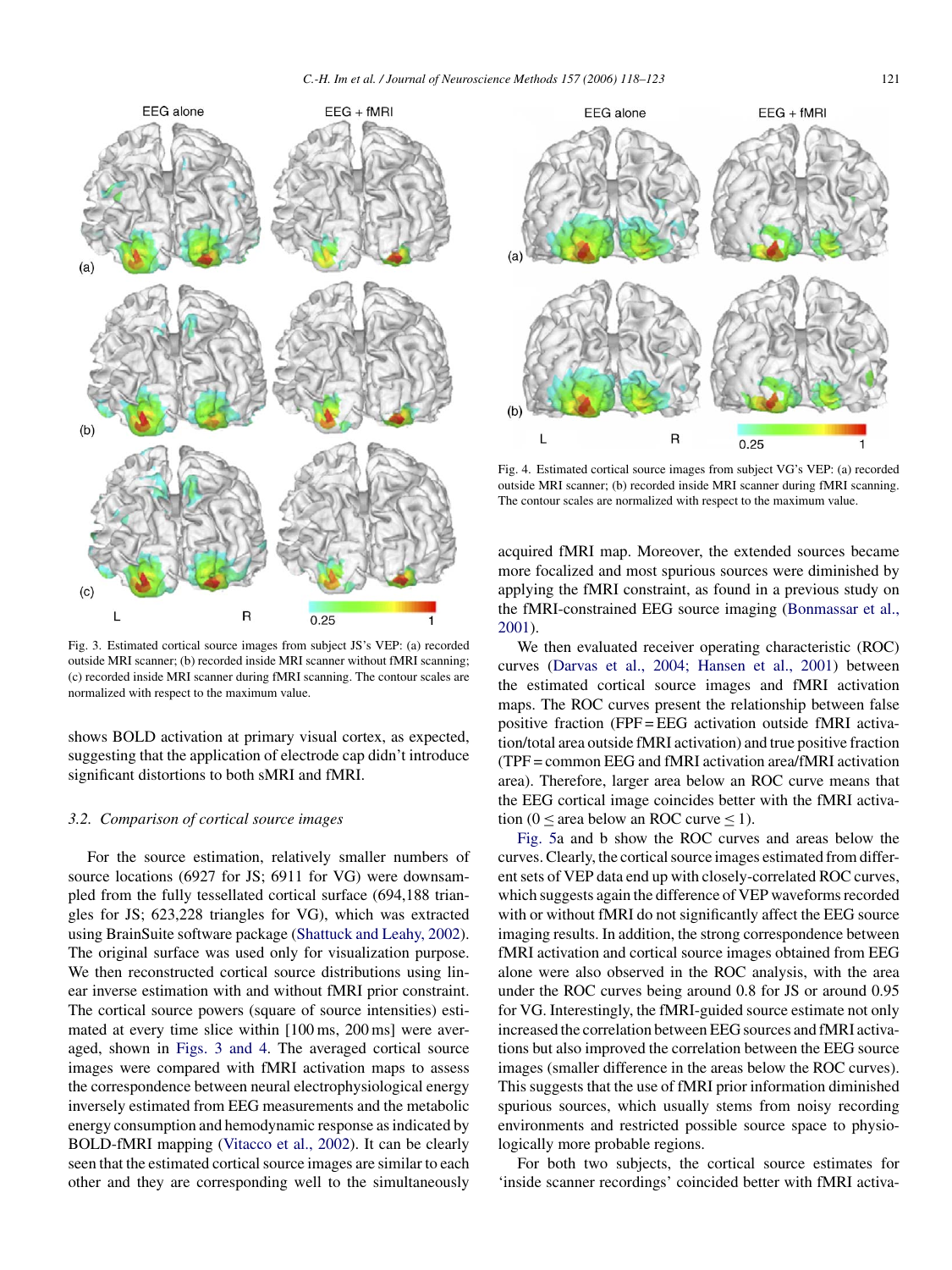<span id="page-4-0"></span>

Fig. 5. ROC curves with respect to fMRI activations: (a) subject JS; (b) subject VG. The abbreviations are the same as defined in [Fig. 1.](#page-1-0) Values in parentheses represent areas below ROC curves.

tion than those for 'outside recording', and the simultaneously recorded EEG and fMRI result in the best correspondence. These results further confirmed that the artifacts inherent in fMRI-EEG concurrent acquisition have been successfully removed in the present study. This inference relies on the fact that the visual evoked activities can hardly be identical from run to run as affected by unavoidable conditional differences. These include the changes of experimental environment (e.g. direct presentation on monitor versus back-mirroring) and visual stimulation (e.g. vertical and horizontal visual angles), as well as the subject's concentration. Relative to the run of fMRI scanning, these conditional differences are the largest when recording EEG outside the MRI room, the secondly largest when recording EEG alone inside the scanner, but virtually zero for simultaneous fMRI–EEG acquisition. It is hence reasonable to assume that if simultaneous recording artifacts can be effectively removed so that the conditional differences are dominant factors that claim for the discrepancy of neural activities monitored respectively by fMRI and EEG's. We can expect that the simultaneously recorded EEG should possess the best correspondence with fMRI activation, while the EEG recorded outside the MRI room exhibit the worst correspondence, as concluded in the ROC analysis of their resulting source images taking fMRI as the reference. Otherwise, if the effect of recording artifacts is dominating, the opposite finding should be expected.

# **4. Conclusions**

In the present study, we explored the concurrent EEG–fMRI recording for two human subjects under checkerboard visual stimulation. From our comparative analysis on the VEP waveforms and their corresponding cortical source images by means of ROC curve analysis, we demonstrate that (1) VEP signals can be reliably recorded simultaneously with fMRI for the purpose of EEG-based or fMRI-EEG integrated cortical imaging; (2) the cortical source images estimated by VEP alone hold a high correspondence with fMRI activation, confirming the rationality of incorporating fMRI spatial information as constraints to EEG inverse problem; (3) the fMRI-constrained source estimate for VEP data can result in more reliable cortical images with better specificity than using VEP alone.

#### **Acknowledgements**

This work was supported in part by NSF BES-0411898, NIH RO1 EB00178, NIH RO1 EB00329, Biomedical Engineering Institute of the University of Minnesota, BTRR P41 008079, KECK Foundation and MIND Institute. CH Im was supported in part by the Korea Research Foundation Grant funded by Korea Government (MOEHRD, Basic Research Promotion Fund) (M01-2005-000-10132-0).

# **References**

- Allen PJ, Polizzi G, Krakow K, Fish DR, Lemieux L. Identification of EEG events in the MR scanner: the problem of pulse artifact and a method for its subtraction. Neuroimage 1998;8:229–39.
- Allen PJ, Josephs O, Turner R. A method for removing imaging artifact from continuous EEG recorded during functional MRI. Neuroimage 2000;12: 230–9.
- Babiloni F, Babiloni C, Carducci F, Romani GL, Rossini PM, Angelone LM, et al. Multimodal integration of high-resolution EEG and functional magnetic resonance imaging data: a simulation study. Neuroimage 2003;19:1–15.
- Bandettini PA, Wong EC, Hinks RS, Tikofsky RS, Hyde JS. Time course EPI of human brain function during task activation. Magn Reson Med 1992;25:390–7.
- Becker R, Ritter P, Moosmann M, Villringer A. Visual Evoked Potentials Recovered From fMRI Scan Periods. Hum Brain Mapp 2005;26: 221–30.
- Bonmassar G, Schwartz DP, Liu AK, Kwong KK, Dale AM, Belliveau JW. Spatiotemporal brain imaging of visual-evoked activity using interleaved EEG and fMRI recordings. Neuroimage 2001;13: 1035–43.
- Comi E, Annovazzi P, Silva AM, Cursi M, Blasi V, Cadioli M, et al. Visual evoked potentials may be recorded simultaneously with fMRI scanning: a validation study. Hum Brain Mapp 2005;24:291–8.
- Darvas F, Pantazis D, Kucukaltun-Yildirim E, Leahy RM. Mapping human brain function with MEG and EEG: methods and validation. Neuroimage 2004;23:S289–99.
- Hämäläinen MS, Sarvas J. Realistic conductivity geometry model of the human head for interpretation of neuromagnetic data. IEEE Trans Biomed Eng 1989;36:165–71.
- Hansen LK, Nielsen FA, Strother SC, Lange N. Consensus inference in neuroimaging. Neuroimage 2001;13:1212–8.
- Hansen P. Analysis of discrete ill-posed problems by means of the L-curve. SIAM Rev 1992;34:561–80.
- He B, Musha T, Okamoto Y, Homma S, Nakajima Y, Sato T. Electric dipole tracing in the brain by means of the boundary element method and its accuracy. IEEE Trans Biomed Eng 1987;34:406–14.